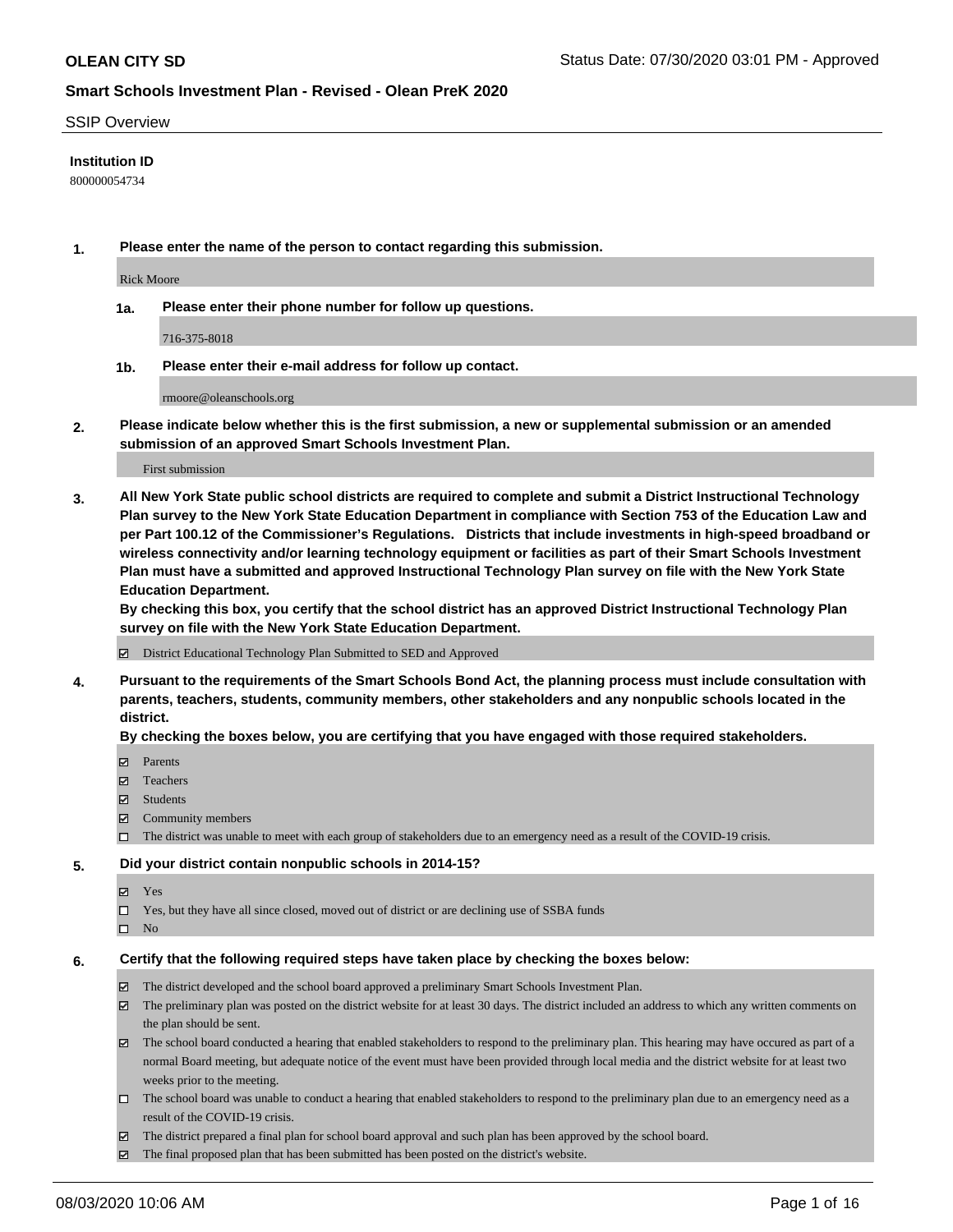### SSIP Overview

**6a. Please upload the proposed Smart Schools Investment Plan (SSIP) that was posted on the district's website, along with any supporting materials. Note that this should be different than your recently submitted Educational Technology Survey. The Final SSIP, as approved by the School Board, should also be posted on the website and remain there during the course of the projects contained therein.**

19-05-07\_18049 Olean SSBA - SSIP.pdf Preliminary plan for BOE approval 6-26-18.pdf

**6b. Enter the webpage address where the final Smart Schools Investment Plan is posted. The Plan should remain posted for the life of the included projects.**

https://www.oleanschools.org/Page/6815

**7. Please enter an estimate of the total number of students and staff that will benefit from this Smart Schools Investment Plan based on the cumulative projects submitted to date.**

367

**8. An LEA/School District may partner with one or more other LEA/School Districts to form a consortium to pool Smart Schools Bond Act funds for a project that meets all other Smart School Bond Act requirements. Each school district participating in the consortium will need to file an approved Smart Schools Investment Plan for the project and submit a signed Memorandum of Understanding that sets forth the details of the consortium including the roles of each respective district.**

 $\Box$  The district plans to participate in a consortium to partner with other school district(s) to implement a Smart Schools project.

**9. Please enter the name and 6-digit SED Code for each LEA/School District participating in the Consortium.**

| <b>Partner LEA/District</b> | <b>ISED BEDS Code</b> |
|-----------------------------|-----------------------|
| (No Response)               | (No Response)         |

**10. Please upload a signed Memorandum of Understanding with all of the participating Consortium partners.**

(No Response)

**11. Your district's Smart Schools Bond Act Allocation is:**

\$2,040,786

**12. Final 2014-15 BEDS Enrollment to calculate Nonpublic Sharing Requirement**

|            | <b>Public Enrollment</b> | l Nonpublic Enrollment | <b>Total Enrollment</b> | l Nonpublic Percentage |
|------------|--------------------------|------------------------|-------------------------|------------------------|
| Enrollment | 2,060                    | つつつ<br>د∠ے             | 2.283.00                | 9.77                   |

**13. This table compares each category budget total, as entered in that category's page, to the total expenditures listed in the category's expenditure table. Any discrepancies between the two must be resolved before submission.**

|                                            | Sub-Allocations | <b>Expenditure Totals</b> | <b>Difference</b> |
|--------------------------------------------|-----------------|---------------------------|-------------------|
| <b>School Connectivity</b>                 | 0.00            | 0.00                      | 0.00              |
| Connectivity Projects for<br>Communities   | 0.00            | 0.00                      | 0.00              |
| Classroom Technology                       | 0.00            | 0.00                      | 0.00              |
| Pre-Kindergarten Classrooms                | 2,040,786.00    | 2,040,786.00              | 0.00              |
| Replace Transportable<br><b>Classrooms</b> | 0.00            | 0.00                      | 0.00              |
| <b>High-Tech Security Features</b>         | 0.00            | 0.00                      | 0.00              |
| Nonpublic Loan                             | 0.00            | 0.00                      | 0.00              |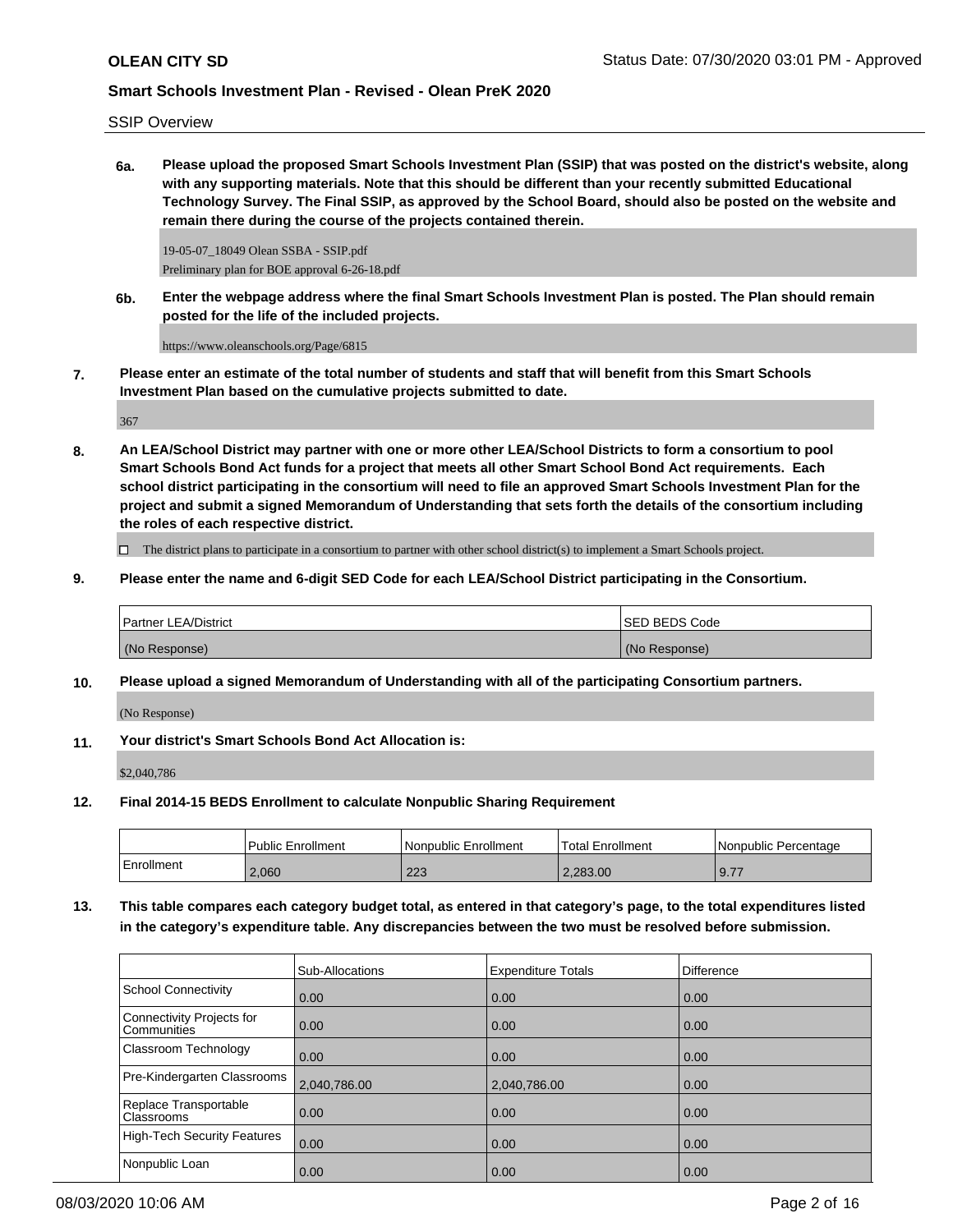SSIP Overview

|         | Sub-Allocations | Expenditure Totals | Difference |
|---------|-----------------|--------------------|------------|
| Totals: | 2,040,786       | 2,040,786          |            |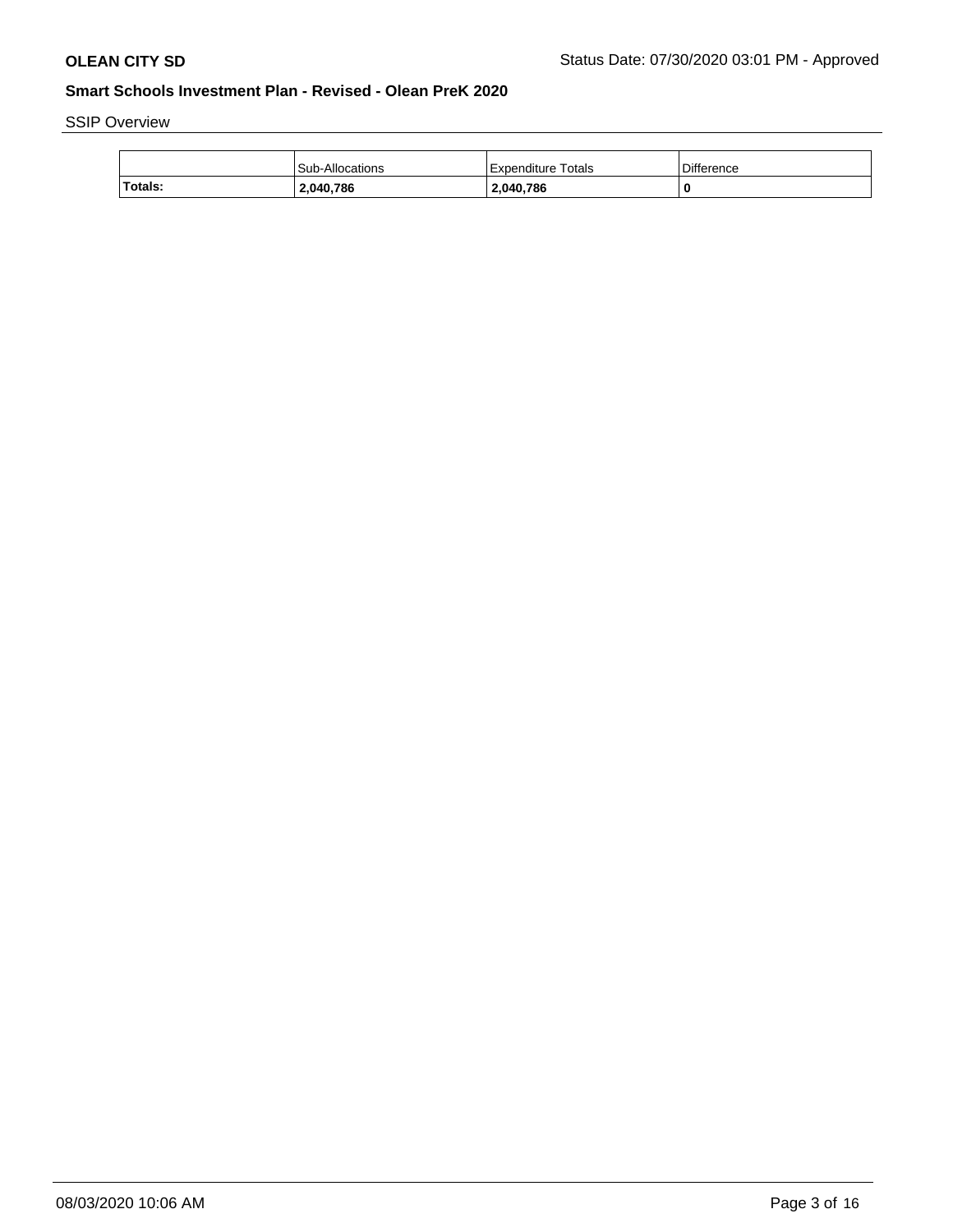School Connectivity

- **1. In order for students and faculty to receive the maximum benefit from the technology made available under the Smart Schools Bond Act, their school buildings must possess sufficient connectivity infrastructure to ensure that devices can be used during the school day. Smart Schools Investment Plans must demonstrate that:**
	- **• sufficient infrastructure that meets the Federal Communications Commission's 100 Mbps per 1,000 students standard currently exists in the buildings where new devices will be deployed, or**
	- **• is a planned use of a portion of Smart Schools Bond Act funds, or**
	- **• is under development through another funding source.**

**Smart Schools Bond Act funds used for technology infrastructure or classroom technology investments must increase the number of school buildings that meet or exceed the minimum speed standard of 100 Mbps per 1,000 students and staff within 12 months. This standard may be met on either a contracted 24/7 firm service or a "burstable" capability. If the standard is met under the burstable criteria, it must be:**

**1. Specifically codified in a service contract with a provider, and**

**2. Guaranteed to be available to all students and devices as needed, particularly during periods of high demand, such as computer-based testing (CBT) periods.**

**Please describe how your district already meets or is planning to meet this standard within 12 months of plan submission.**

(No Response)

**1a. If a district believes that it will be impossible to meet this standard within 12 months, it may apply for a waiver of this requirement, as described on the Smart Schools website. The waiver must be filed and approved by SED prior to submitting this survey.**

 $\Box$  By checking this box, you are certifying that the school district has an approved waiver of this requirement on file with the New York State Education Department.

**2. Connectivity Speed Calculator (Required). If the district currently meets the required speed, enter "Currently Met" in the last box: Expected Date When Required Speed Will be Met.**

|                  | l Number of     | Required Speed | Current Speed in | Expected Speed  | Expected Date                           |
|------------------|-----------------|----------------|------------------|-----------------|-----------------------------------------|
|                  | <b>Students</b> | In Mbps        | l Mbps           | to be Attained  | When Required                           |
|                  |                 |                |                  |                 | l Within 12 Months ISpeed Will be Met l |
| Calculated Speed | (No Response)   | 0.00           | (No Response)    | l (No Response) | l (No Response)                         |

**3. Describe how you intend to use Smart Schools Bond Act funds for high-speed broadband and/or wireless connectivity projects in school buildings.**

(No Response)

**4. Describe the linkage between the district's District Instructional Technology Plan and how the proposed projects will improve teaching and learning. (There should be a link between your response to this question and your responses to Question 1 in Section IV - NYSED Initiatives Alignment: "Explain how the district use of instructional technology will serve as a part of a comprehensive and sustained effort to support rigorous academic standards attainment and performance improvement for students."** 

**Your answer should also align with your answers to the questions in Section II - Strategic Technology Planning and the associated Action Steps in Section III - Action Plan.)**

(No Response)

**5. If the district wishes to have students and staff access the Internet from wireless devices within the school building, or in close proximity to it, it must first ensure that it has a robust Wi-Fi network in place that has sufficient bandwidth to meet user demand.**

**Please describe how you have quantified this demand and how you plan to meet this demand.**

(No Response)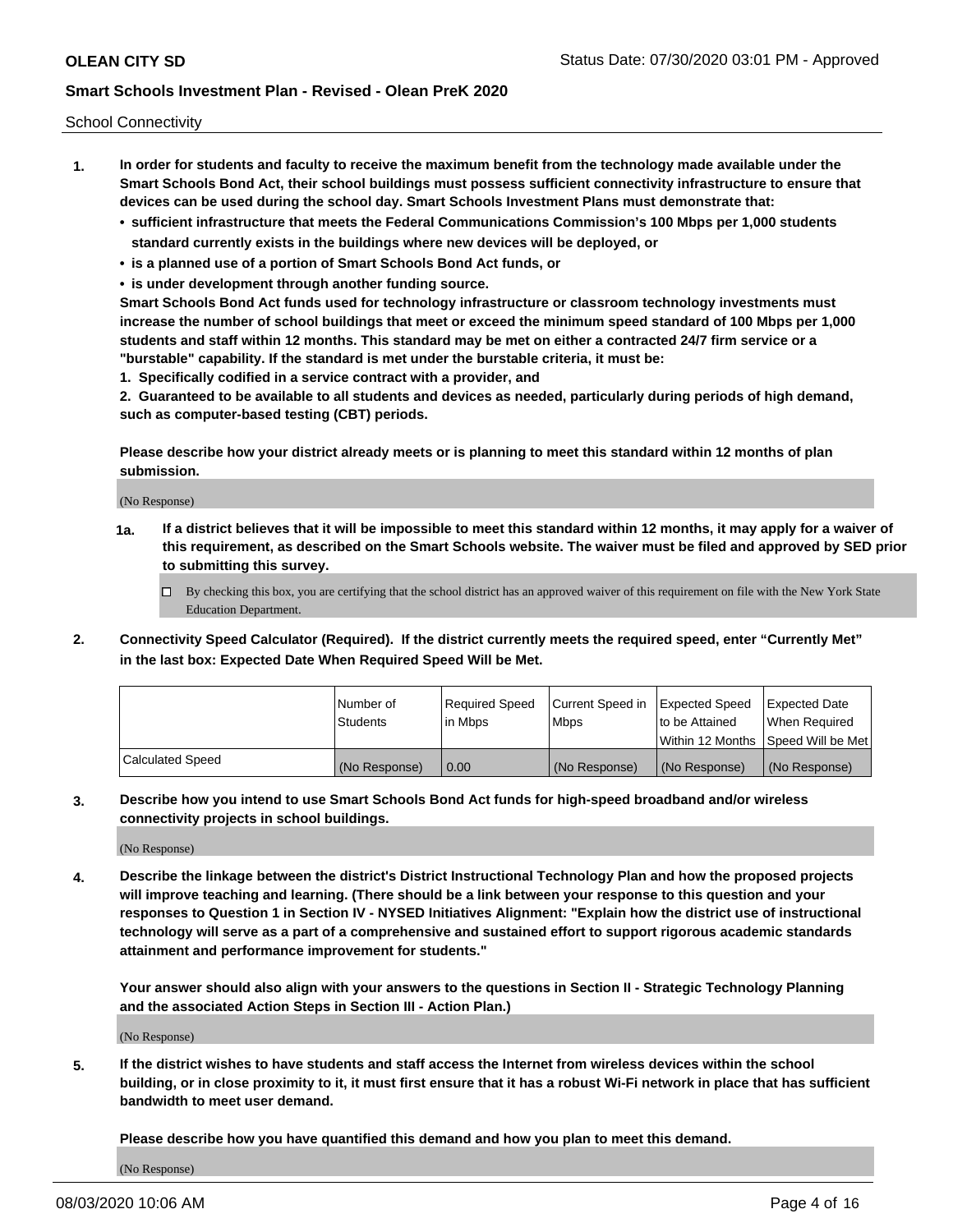School Connectivity

**6. Smart Schools plans with any expenditures in the School Connectivity category require a project number from the Office of Facilities Planning. Districts must submit an SSBA LOI and receive project numbers prior to submitting the SSIP. As indicated on the LOI, some projects may be eligible for a streamlined review and will not require a building permit.**

**Please indicate on a separate row each project number given to you by the Office of Facilities Planning.**

| Project Number |  |
|----------------|--|
| (No Response)  |  |

**7. Certain high-tech security and connectivity infrastructure projects may be eligible for an expedited review process as determined by the Office of Facilities Planning.**

#### **Was your project deemed eligible for streamlined review?**

(No Response)

### **8. Include the name and license number of the architect or engineer of record.**

| Name          | License Number |
|---------------|----------------|
| (No Response) | (No Response)  |

#### **9. Public Expenditures – Loanable (Counts toward the nonpublic loan calculation)**

| Select the allowable expenditure type.<br>Repeat to add another item under each type. | <b>PUBLIC</b> Items to be<br>l Purchased | Quantity           | Cost Per Item    | <b>Total Cost</b> |
|---------------------------------------------------------------------------------------|------------------------------------------|--------------------|------------------|-------------------|
| (No Response)                                                                         | (No Response)                            | l (No<br>Response) | (No<br>Response) | $\overline{0.00}$ |
|                                                                                       |                                          | O                  | 0.00             |                   |

### **10. Public Expenditures – Non-Loanable (Does not count toward nonpublic loan calculation)**

| Select the allowable expenditure<br>type.<br>Repeat to add another item under<br>each type. | <b>PUBLIC</b> Items to be purchased | Quantity      | Cost per Item | <b>Total Cost</b> |
|---------------------------------------------------------------------------------------------|-------------------------------------|---------------|---------------|-------------------|
| (No Response)                                                                               | (No Response)                       | (No Response) | (No Response) | 0.00              |
|                                                                                             |                                     |               | 0.00          |                   |

#### **11. Final 2014-15 BEDS Enrollment to calculate Nonpublic Sharing Requirement (no changes allowed.)**

|            | Public Enrollment | l Nonpublic Enrollment | <b>Total Enrollment</b> | Nonpublic Percentage |
|------------|-------------------|------------------------|-------------------------|----------------------|
| Enrollment | 2.060             | ററാ<br>د∠ے             | 2.283.00                | 9.77                 |

### **12. Total Public Budget - Loanable (Counts toward the nonpublic loan calculation)**

|                                                      | Public Allocations | <b>Estimated Nonpublic Loan</b><br>Amount | Estimated Total Sub-Allocations |
|------------------------------------------------------|--------------------|-------------------------------------------|---------------------------------|
| Network/Access Costs                                 | (No Response)      | 0.00                                      | 0.00                            |
| School Internal Connections and<br><b>Components</b> | (No Response)      | 0.00                                      | 0.00                            |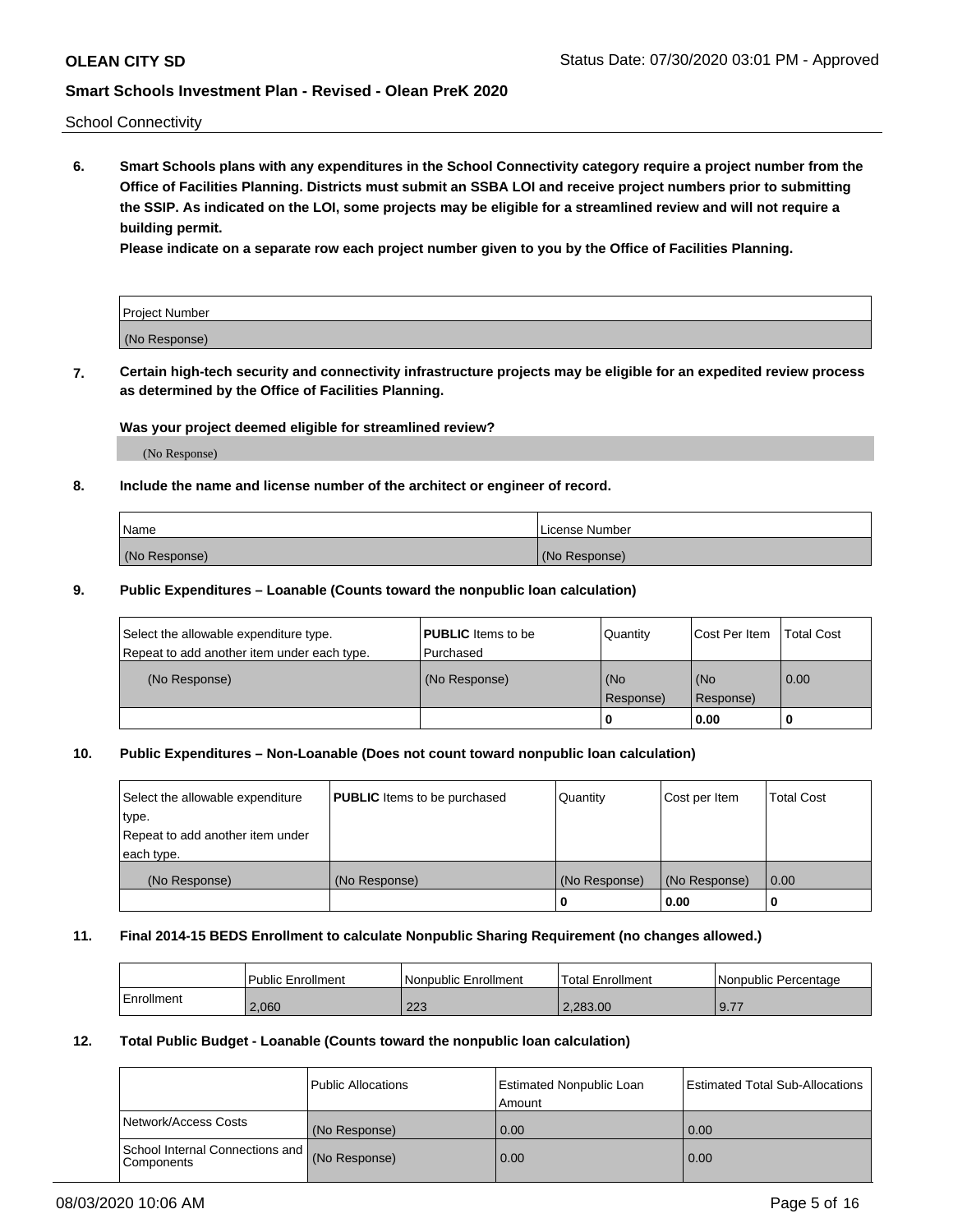School Connectivity

|         | Public Allocations | <b>Estimated Nonpublic Loan</b><br>Amount | <b>Estimated Total Sub-Allocations</b> |
|---------|--------------------|-------------------------------------------|----------------------------------------|
| l Other | (No Response)      | 0.00                                      | 0.00                                   |
| Totals: | 0.00               | 0                                         |                                        |

# **13. Total Public Budget – Non-Loanable (Does not count toward the nonpublic loan calculation)**

|                                                   | Sub-<br>Allocation |
|---------------------------------------------------|--------------------|
| Network/Access Costs                              | (No Response)      |
| Outside Plant Costs                               | (No Response)      |
| <b>School Internal Connections and Components</b> | (No Response)      |
| <b>Professional Services</b>                      | (No Response)      |
| Testing                                           | (No Response)      |
| <b>Other Upfront Costs</b>                        | (No Response)      |
| <b>Other Costs</b>                                | (No Response)      |
| Totals:                                           | 0.00               |

# **14. School Connectivity Totals**

|                          | Total Sub-Allocations |
|--------------------------|-----------------------|
| Total Loanable Items     | $\overline{0.00}$     |
| Total Non-Ioanable Items | $\overline{0.00}$     |
| Totals:                  |                       |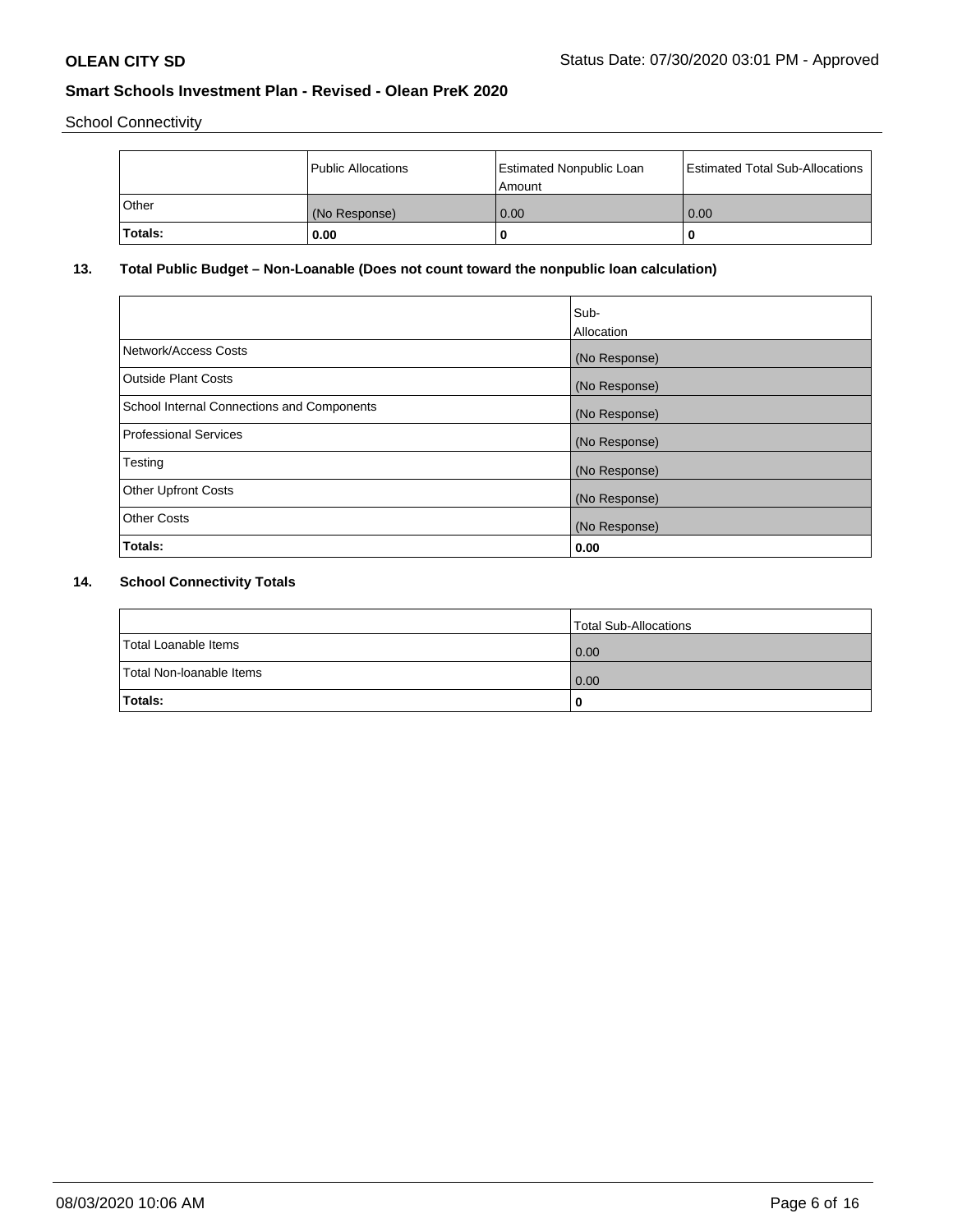Community Connectivity (Broadband and Wireless)

**1. Describe how you intend to use Smart Schools Bond Act funds for high-speed broadband and/or wireless connectivity projects in the community.**

(No Response)

**2. Please describe how the proposed project(s) will promote student achievement and increase student and/or staff access to the Internet in a manner that enhances student learning and/or instruction outside of the school day and/or school building.**

(No Response)

**3. Community connectivity projects must comply with all the necessary local building codes and regulations (building and related permits are not required prior to plan submission).**

 $\Box$  I certify that we will comply with all the necessary local building codes and regulations.

**4. Please describe the physical location of the proposed investment.**

(No Response)

**5. Please provide the initial list of partners participating in the Community Connectivity Broadband Project, along with their Federal Tax Identification (Employer Identification) number.**

| <b>Project Partners</b> | l Federal ID # |
|-------------------------|----------------|
| (No Response)           | (No Response)  |

**6. Please detail the type, quantity, per unit cost and total cost of the eligible items under each sub-category.**

| Select the allowable expenditure | Item to be purchased | Quantity      | Cost per Item | <b>Total Cost</b> |
|----------------------------------|----------------------|---------------|---------------|-------------------|
| type.                            |                      |               |               |                   |
| Repeat to add another item under |                      |               |               |                   |
| each type.                       |                      |               |               |                   |
| (No Response)                    | (No Response)        | (No Response) | (No Response) | 0.00              |
|                                  |                      | o             | 0.00          |                   |

**7. If you are submitting an allocation for Community Connectivity, complete this table.**

**Note that the calculated Total at the bottom of the table must equal the Total allocation for this category that you entered in the SSIP Overview overall budget.**

|                                    | Sub-Allocation |
|------------------------------------|----------------|
| Network/Access Costs               | (No Response)  |
| Outside Plant Costs                | (No Response)  |
| <b>Tower Costs</b>                 | (No Response)  |
| <b>Customer Premises Equipment</b> | (No Response)  |
| <b>Professional Services</b>       | (No Response)  |
| Testing                            | (No Response)  |
| <b>Other Upfront Costs</b>         | (No Response)  |
| <b>Other Costs</b>                 | (No Response)  |
| Totals:                            | 0.00           |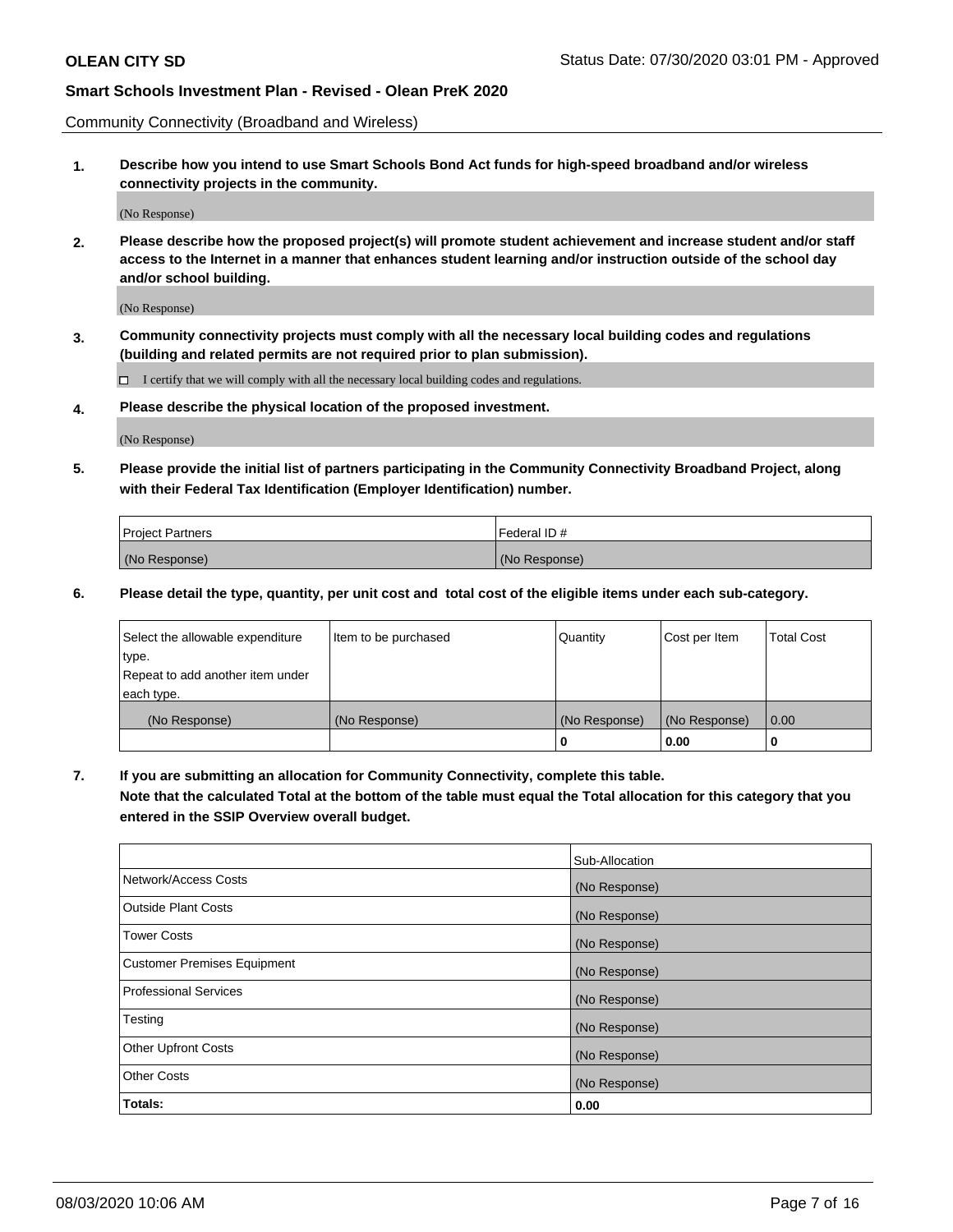#### Classroom Learning Technology

**1. In order for students and faculty to receive the maximum benefit from the technology made available under the Smart Schools Bond Act, their school buildings must possess sufficient connectivity infrastructure to ensure that devices can be used during the school day. Smart Schools Investment Plans must demonstrate that sufficient infrastructure that meets the Federal Communications Commission's 100 Mbps per 1,000 students standard currently exists in the buildings where new devices will be deployed, or is a planned use of a portion of Smart Schools Bond Act funds, or is under development through another funding source. Smart Schools Bond Act funds used for technology infrastructure or classroom technology investments must increase the number of school buildings that meet or exceed the minimum speed standard of 100 Mbps per 1,000 students and staff within 12 months. This standard may be met on either a contracted 24/7 firm service or a**

- **"burstable" capability. If the standard is met under the burstable criteria, it must be:**
- **1. Specifically codified in a service contract with a provider, and**

**2. Guaranteed to be available to all students and devices as needed, particularly during periods of high demand, such as computer-based testing (CBT) periods.**

**Please describe how your district already meets or is planning to meet this standard within 12 months of plan submission.**

(No Response)

- **1a. If a district believes that it will be impossible to meet this standard within 12 months, it may apply for a waiver of this requirement, as described on the Smart Schools website. The waiver must be filed and approved by SED prior to submitting this survey.**
	- By checking this box, you are certifying that the school district has an approved waiver of this requirement on file with the New York State Education Department.
- **2. Connectivity Speed Calculator (Required). If the district currently meets the required speed, enter "Currently Met" in the last box: Expected Date When Required Speed Will be Met.**

|                  | l Number of     | Required Speed | Current Speed in | <b>Expected Speed</b> | <b>Expected Date</b>                |
|------------------|-----------------|----------------|------------------|-----------------------|-------------------------------------|
|                  | <b>Students</b> | l in Mbps      | l Mbps           | to be Attained        | When Required                       |
|                  |                 |                |                  |                       | Within 12 Months  Speed Will be Met |
| Calculated Speed | (No Response)   | 0.00           | (No Response)    | l (No Response)       | (No Response)                       |

**3. If the district wishes to have students and staff access the Internet from wireless devices within the school building, or in close proximity to it, it must first ensure that it has a robust Wi-Fi network in place that has sufficient bandwidth to meet user demand.**

**Please describe how you have quantified this demand and how you plan to meet this demand.**

(No Response)

**4. All New York State public school districts are required to complete and submit an Instructional Technology Plan survey to the New York State Education Department in compliance with Section 753 of the Education Law and per Part 100.12 of the Commissioner's Regulations.**

**Districts that include educational technology purchases as part of their Smart Schools Investment Plan must have a submitted and approved Instructional Technology Plan survey on file with the New York State Education Department.**

- By checking this box, you are certifying that the school district has an approved Instructional Technology Plan survey on file with the New York State Education Department.
- **5. Describe the devices you intend to purchase and their compatibility with existing or planned platforms or systems. Specifically address the adequacy of each facility's electrical, HVAC and other infrastructure necessary to install and support the operation of the planned technology.**

(No Response)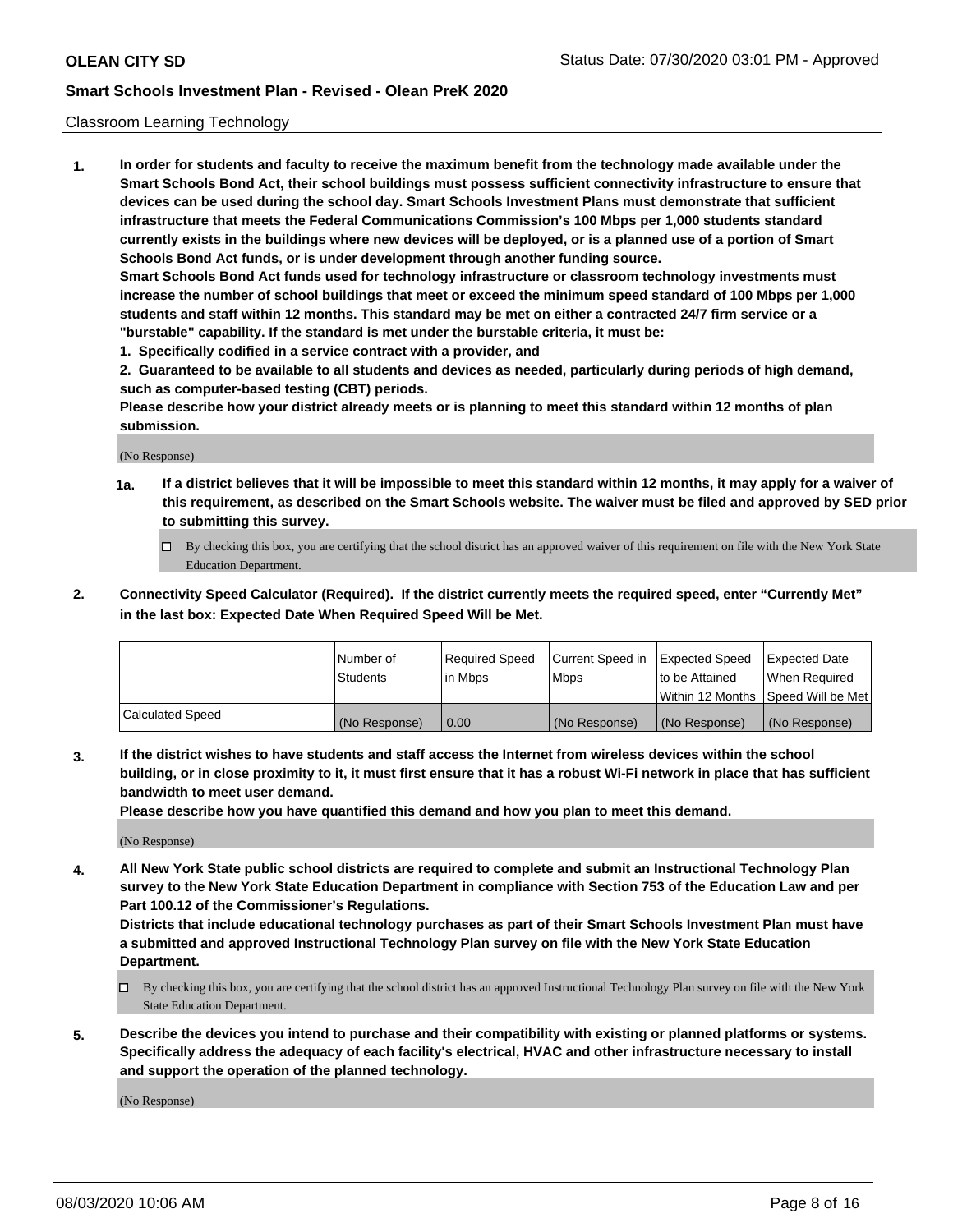#### Classroom Learning Technology

- **6. Describe how the proposed technology purchases will:**
	- **> enhance differentiated instruction;**
	- **> expand student learning inside and outside the classroom;**
	- **> benefit students with disabilities and English language learners; and**
	- **> contribute to the reduction of other learning gaps that have been identified within the district.**

**The expectation is that districts will place a priority on addressing the needs of students who struggle to succeed in a rigorous curriculum. Responses in this section should specifically address this concern and align with the district's Instructional Technology Plan (in particular Question 2 of E. Curriculum and Instruction: "Does the district's instructional technology plan address the needs of students with disabilities to ensure equitable access to instruction, materials and assessments?" and Question 3 of the same section: "Does the district's instructional technology plan address the provision of assistive technology specifically for students with disabilities to ensure access to and participation in the general curriculum?")**

**In addition, describe how the district ensures equitable access to instruction, materials and assessments and participation in the general curriculum for both SWD and English Language Learners/Multilingual Learners (ELL/MLL) students.**

(No Response)

**7. Where appropriate, describe how the proposed technology purchases will enhance ongoing communication with parents and other stakeholders and help the district facilitate technology-based regional partnerships, including distance learning and other efforts.**

(No Response)

**8. Describe the district's plan to provide professional development to ensure that administrators, teachers and staff can employ the technology purchased to enhance instruction successfully.**

**Note: This response should be aligned and expanded upon in accordance with your district's response to Question 1 of F. Professional Development of your Instructional Technology Plan: "Please provide a summary of professional development offered to teachers and staff, for the time period covered by this plan, to support technology to enhance teaching and learning. Please include topics, audience and method of delivery within your summary."**

(No Response)

- **9. Districts must contact one of the SUNY/CUNY teacher preparation programs listed on the document on the left side of the page that supplies the largest number of the district's new teachers to request advice on innovative uses and best practices at the intersection of pedagogy and educational technology.**
	- By checking this box, you certify that you have contacted the SUNY/CUNY teacher preparation program that supplies the largest number of your new teachers to request advice on these issues.
	- **9a. Please enter the name of the SUNY or CUNY Institution that you contacted.**

(No Response)

**9b. Enter the primary Institution phone number.**

(No Response)

**9c. Enter the name of the contact person with whom you consulted and/or will be collaborating with on innovative uses of technology and best practices.**

(No Response)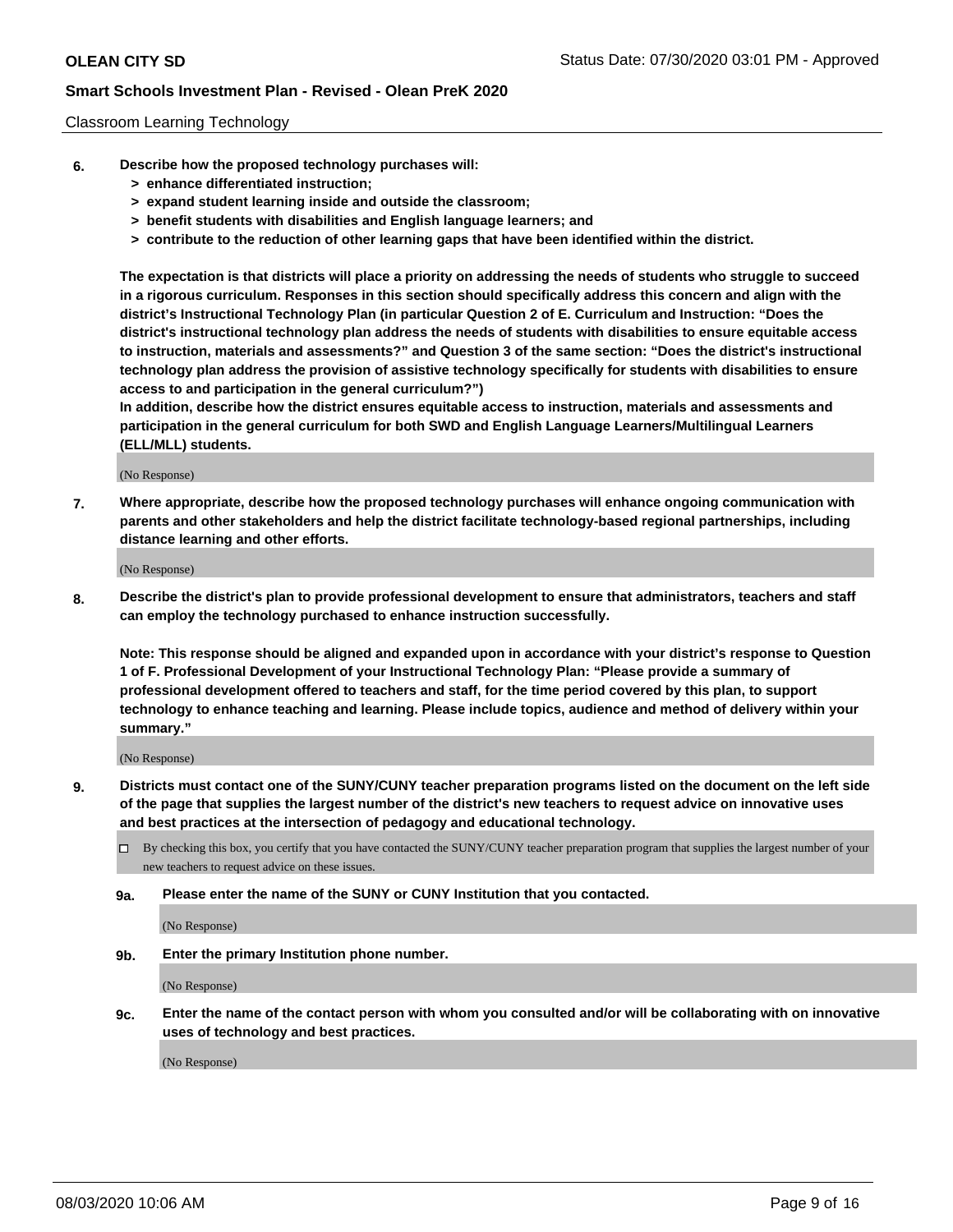#### Classroom Learning Technology

**10. To ensure the sustainability of technology purchases made with Smart Schools funds, districts must demonstrate a long-term plan to maintain and replace technology purchases supported by Smart Schools Bond Act funds. This sustainability plan shall demonstrate a district's capacity to support recurring costs of use that are ineligible for Smart Schools Bond Act funding such as device maintenance, technical support, Internet and wireless fees, maintenance of hotspots, staff professional development, building maintenance and the replacement of incidental items. Further, such a sustainability plan shall include a long-term plan for the replacement of purchased devices and equipment at the end of their useful life with other funding sources.**

 $\Box$  By checking this box, you certify that the district has a sustainability plan as described above.

**11. Districts must ensure that devices purchased with Smart Schools Bond funds will be distributed, prepared for use, maintained and supported appropriately. Districts must maintain detailed device inventories in accordance with generally accepted accounting principles.**

By checking this box, you certify that the district has a distribution and inventory management plan and system in place.

#### **12. Please detail the type, quantity, per unit cost and total cost of the eligible items under each sub-category.**

| Select the allowable expenditure<br>type.      | Item to be Purchased | Quantity      | Cost per Item | <b>Total Cost</b> |
|------------------------------------------------|----------------------|---------------|---------------|-------------------|
| Repeat to add another item under<br>each type. |                      |               |               |                   |
| (No Response)                                  | (No Response)        | (No Response) | (No Response) | 0.00              |
|                                                |                      |               | 0.00          |                   |

#### **13. Final 2014-15 BEDS Enrollment to calculate Nonpublic Sharing Requirement (no changes allowed.)**

|              | l Public Enrollment | Nonpublic Enrollment | <b>Total Enrollment</b> | Nonpublic<br>l Percentage |
|--------------|---------------------|----------------------|-------------------------|---------------------------|
| l Enrollment | 2.060               | 223                  | 2,283.00                | 9.77                      |

### **14. If you are submitting an allocation for Classroom Learning Technology complete this table.**

|                         | Public School Sub-Allocation | <b>Estimated Nonpublic Loan</b><br>Amount<br>(Based on Percentage Above) | Estimated Total Public and<br>Nonpublic Sub-Allocation |
|-------------------------|------------------------------|--------------------------------------------------------------------------|--------------------------------------------------------|
| Interactive Whiteboards | (No Response)                | 0.00                                                                     | 0.00                                                   |
| Computer Servers        | (No Response)                | 0.00                                                                     | 0.00                                                   |
| Desktop Computers       | (No Response)                | 0.00                                                                     | 0.00                                                   |
| <b>Laptop Computers</b> | (No Response)                | 0.00                                                                     | 0.00                                                   |
| <b>Tablet Computers</b> | (No Response)                | 0.00                                                                     | 0.00                                                   |
| Other Costs             | (No Response)                | 0.00                                                                     | 0.00                                                   |
| Totals:                 | 0.00                         | 0                                                                        | 0                                                      |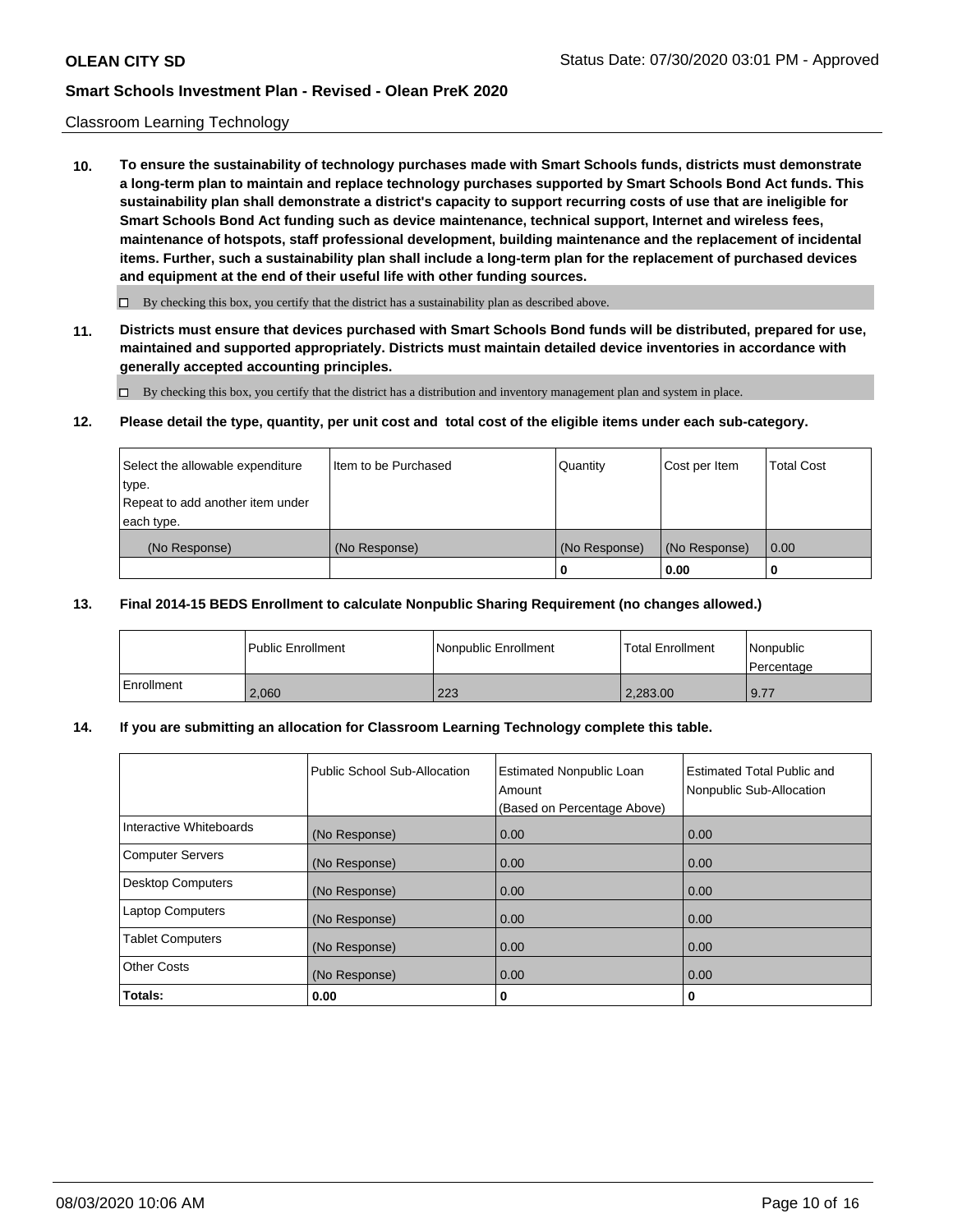#### Pre-Kindergarten Classrooms

## **1. Provide information regarding how and where the district is currently serving pre-kindergarten students and justify the need for additional space with enrollment projections over 3 years.**

The Olean City School District is currently serving pre-kindergarten students at East View Elementary and Washington West Elementary. The District projects to support 148 Pre-K students each year from 2019-2020 through 2023-2024. Our projected enrollment is expected to remain steady for the next three (3) to five (5) years. With the expansion of Special Education classroom needs, the District would not be able to maintain it's current programming as no other classrooms are currently available. The District intends to construct two (2) new classrooms to maintain as well as enhance and modernize current programming.

### **2. Describe the district's plan to construct, enhance or modernize education facilities to accommodate prekindergarten programs. Such plans must include:**

- **Specific descriptions of what the district intends to do to each space;**
- **An affirmation that new pre-kindergarten classrooms will contain a minimum of 900 square feet per classroom;**
- **The number of classrooms involved;**
- **The approximate construction costs per classroom; and**

**- Confirmation that the space is district-owned or has a long-term lease that exceeds the probable useful life of the improvements.**

The Olean City School District plans to construct new additions to existing education facilities to accommodate pre-kindergarten programs. The classrooms will contain a minimum of 900 square feet per classroom with (2) new classrooms at East View Elementary School. The approximate construction cost per classroom is approximately \$1,020,000. The District will own the spaces constructed.

# **3. Smart Schools Bond Act funds may only be used for capital construction costs. Describe the type and amount of additional funds that will be required to support ineligible ongoing costs (e.g. instruction, supplies) associated with any additional pre-kindergarten classrooms that the district plans to add.**

The Olean City School District anticipates approximately \$220,000 to support ineligible ongoing costs for (2) Elementary Teachers and (2) Classroom Aides – (1) of each per new classroom from the Universal PreKindergarten funding. The Olean City School District also estimates Expenditures for Classroom Furniture, Floor Rugs, and Supplies to be approximately \$30,000 from General fund.

**4. All plans and specifications for the erection, repair, enlargement or remodeling of school buildings in any public school district in the State must be reviewed and approved by the Commissioner. Districts that plan capital projects using their Smart Schools Bond Act funds will undergo a Preliminary Review Process by the Office of Facilities Planning.**

**Please indicate on a separate row each project number given to you by the Office of Facilities Planning.**

| Project Number        |  |
|-----------------------|--|
| 04-24-00-01-0-012-011 |  |

**5. Please detail the type, quantity, per unit cost and total cost of the eligible items under each sub-category.**

| Select the allowable expenditure<br>type.<br>Repeat to add another item under<br>each type. | Item to be purchased        | Quantity | Cost per Item | <b>Total Cost</b> |
|---------------------------------------------------------------------------------------------|-----------------------------|----------|---------------|-------------------|
| <b>Construct Classrooms</b>                                                                 | <b>General Construction</b> | 3,440    | 300.00        | 1,032,000.00      |
| <b>Construct Classrooms</b>                                                                 | Plumbing                    |          | 57,000.00     | 57,000.00         |
| <b>Construct Classrooms</b>                                                                 | <b>HVAC</b>                 |          | 199,750.00    | 199,750.00        |
| <b>Construct Classrooms</b>                                                                 | Electrical                  |          | 108,250.00    | 108,250.00        |
| <b>Other Costs</b>                                                                          | Architect/Engineer          |          | 109,500.00    | 109,500.00        |
| <b>Other Costs</b>                                                                          | <b>Construction Manager</b> |          | 74,000.00     | 74.000.00         |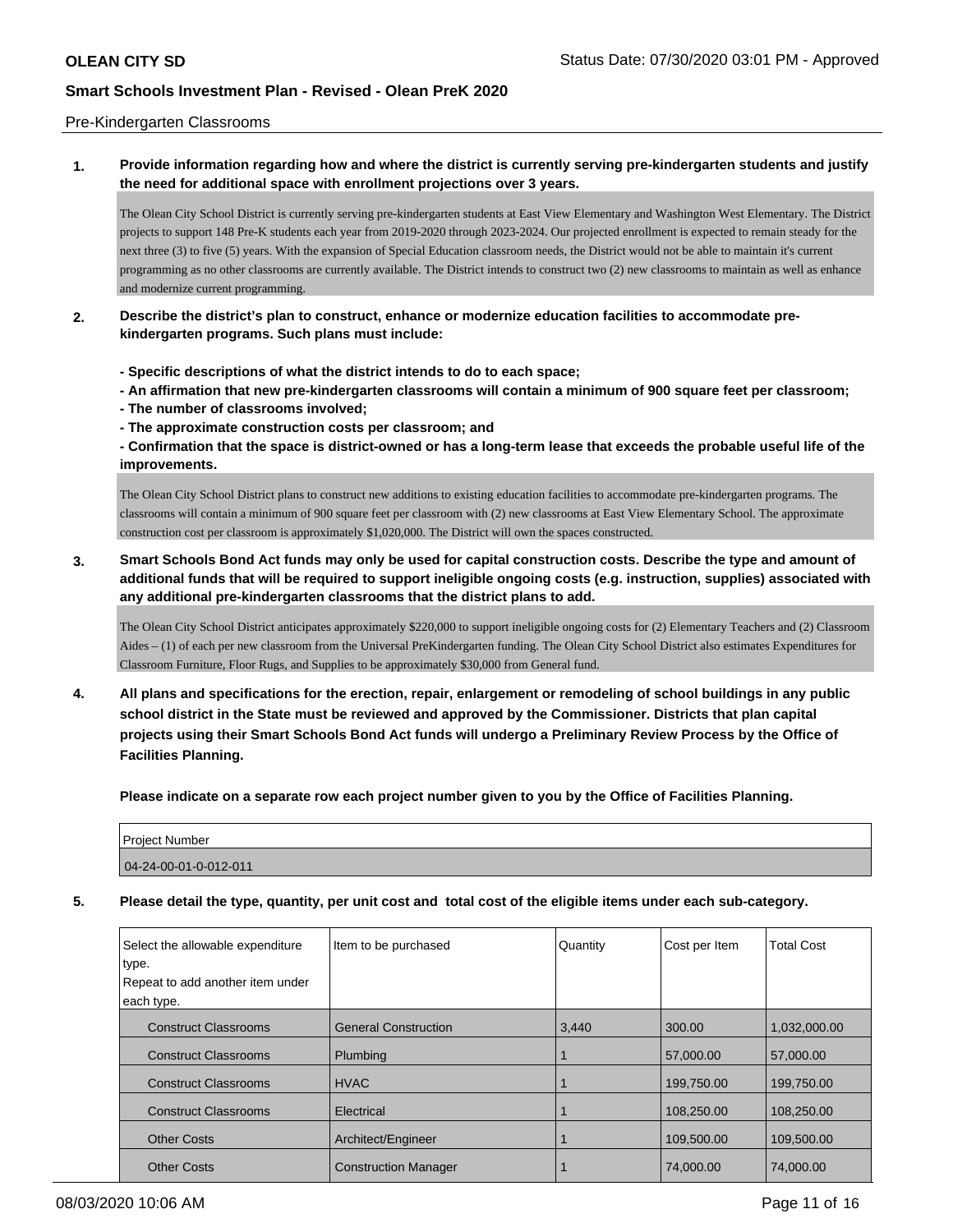# Pre-Kindergarten Classrooms

| Select the allowable expenditure | Item to be purchased                       | Quantity | Cost per Item | <b>Total Cost</b> |
|----------------------------------|--------------------------------------------|----------|---------------|-------------------|
| type.                            |                                            |          |               |                   |
| Repeat to add another item under |                                            |          |               |                   |
| each type.                       |                                            |          |               |                   |
| <b>Other Costs</b>               | Insurance & Legal                          |          | 100,000.00    | 100,000.00        |
| <b>Other Costs</b>               | Incidentals, utilities & services, testing |          | 360,286.00    | 360,286.00        |
|                                  |                                            | 3,447    | 1,009,086.00  | 2,040,786         |

**6. If you have made an allocation for Pre-Kindergarten Classrooms, complete this table.**

**Note that the calculated Total at the bottom of the table must equal the Total allocation for this category that you entered in the SSIP Overview overall budget.**

|                                          | Sub-Allocation |
|------------------------------------------|----------------|
| Construct Pre-K Classrooms               | 1,397,000.00   |
| Enhance/Modernize Educational Facilities | (No Response)  |
| <b>Other Costs</b>                       | 643,786.00     |
| Totals:                                  | 2,040,786.00   |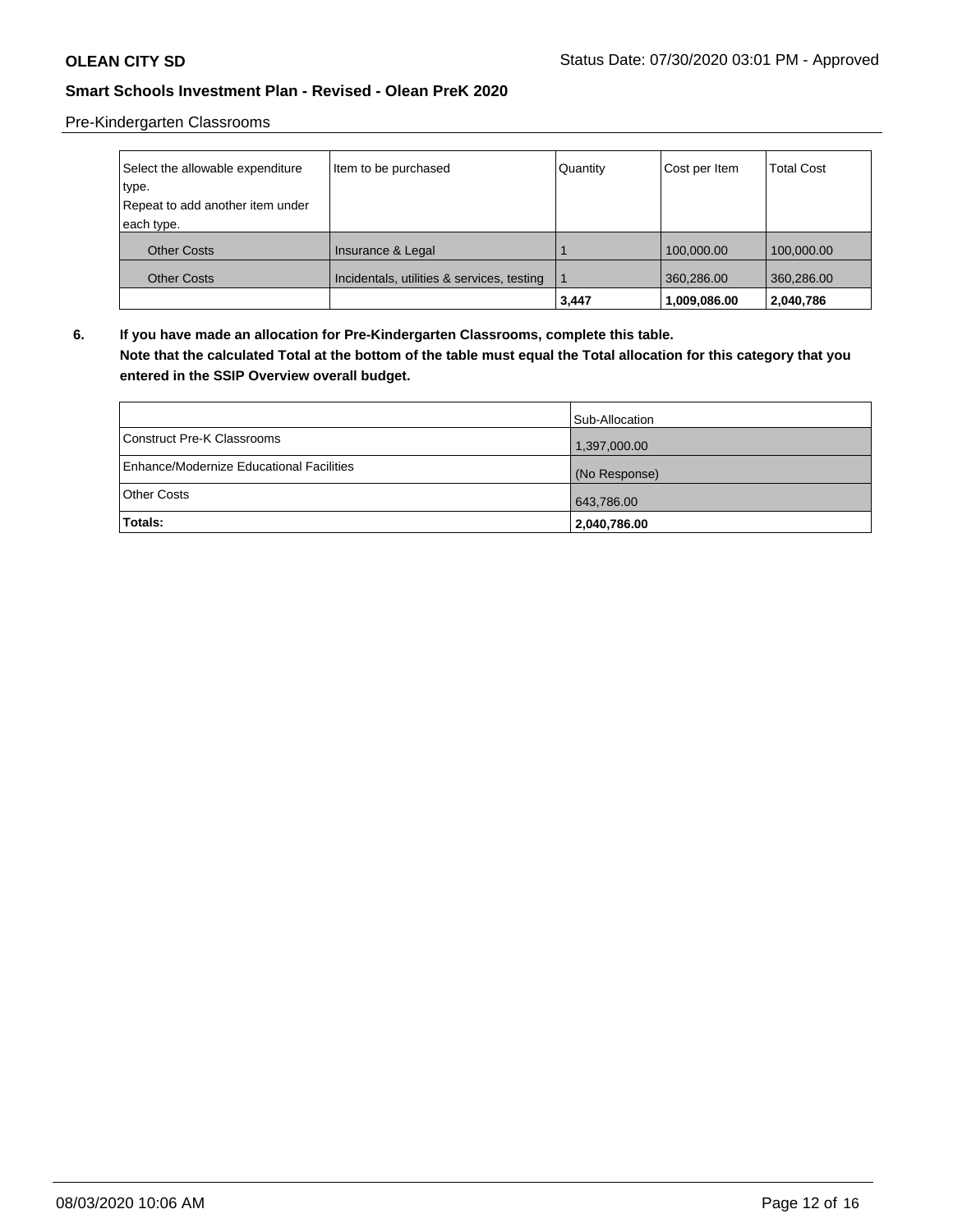Replace Transportable Classrooms

**1. Describe the district's plan to construct, enhance or modernize education facilities to provide high-quality instructional space by replacing transportable classrooms.**

(No Response)

**2. All plans and specifications for the erection, repair, enlargement or remodeling of school buildings in any public school district in the State must be reviewed and approved by the Commissioner. Districts that plan capital projects using their Smart Schools Bond Act funds will undergo a Preliminary Review Process by the Office of Facilities Planning.**

**Please indicate on a separate row each project number given to you by the Office of Facilities Planning.**

| Project Number |  |
|----------------|--|
|                |  |
|                |  |
|                |  |
| (No Response)  |  |
|                |  |
|                |  |

**3. For large projects that seek to blend Smart Schools Bond Act dollars with other funds, please note that Smart Schools Bond Act funds can be allocated on a pro rata basis depending on the number of new classrooms built that directly replace transportable classroom units.**

**If a district seeks to blend Smart Schools Bond Act dollars with other funds describe below what other funds are being used and what portion of the money will be Smart Schools Bond Act funds.**

(No Response)

**4. Please detail the type, quantity, per unit cost and total cost of the eligible items under each sub-category.**

| Select the allowable expenditure | Item to be purchased | Quantity      | Cost per Item | <b>Total Cost</b> |
|----------------------------------|----------------------|---------------|---------------|-------------------|
| ∣type.                           |                      |               |               |                   |
| Repeat to add another item under |                      |               |               |                   |
| each type.                       |                      |               |               |                   |
| (No Response)                    | (No Response)        | (No Response) | (No Response) | 0.00              |
|                                  |                      | 0             | 0.00          |                   |

**5. If you have made an allocation for Replace Transportable Classrooms, complete this table. Note that the calculated Total at the bottom of the table must equal the Total allocation for this category that you entered in the SSIP Overview overall budget.**

|                                                | Sub-Allocation |
|------------------------------------------------|----------------|
| Construct New Instructional Space              | (No Response)  |
| Enhance/Modernize Existing Instructional Space | (No Response)  |
| Other Costs                                    | (No Response)  |
| Totals:                                        | 0.00           |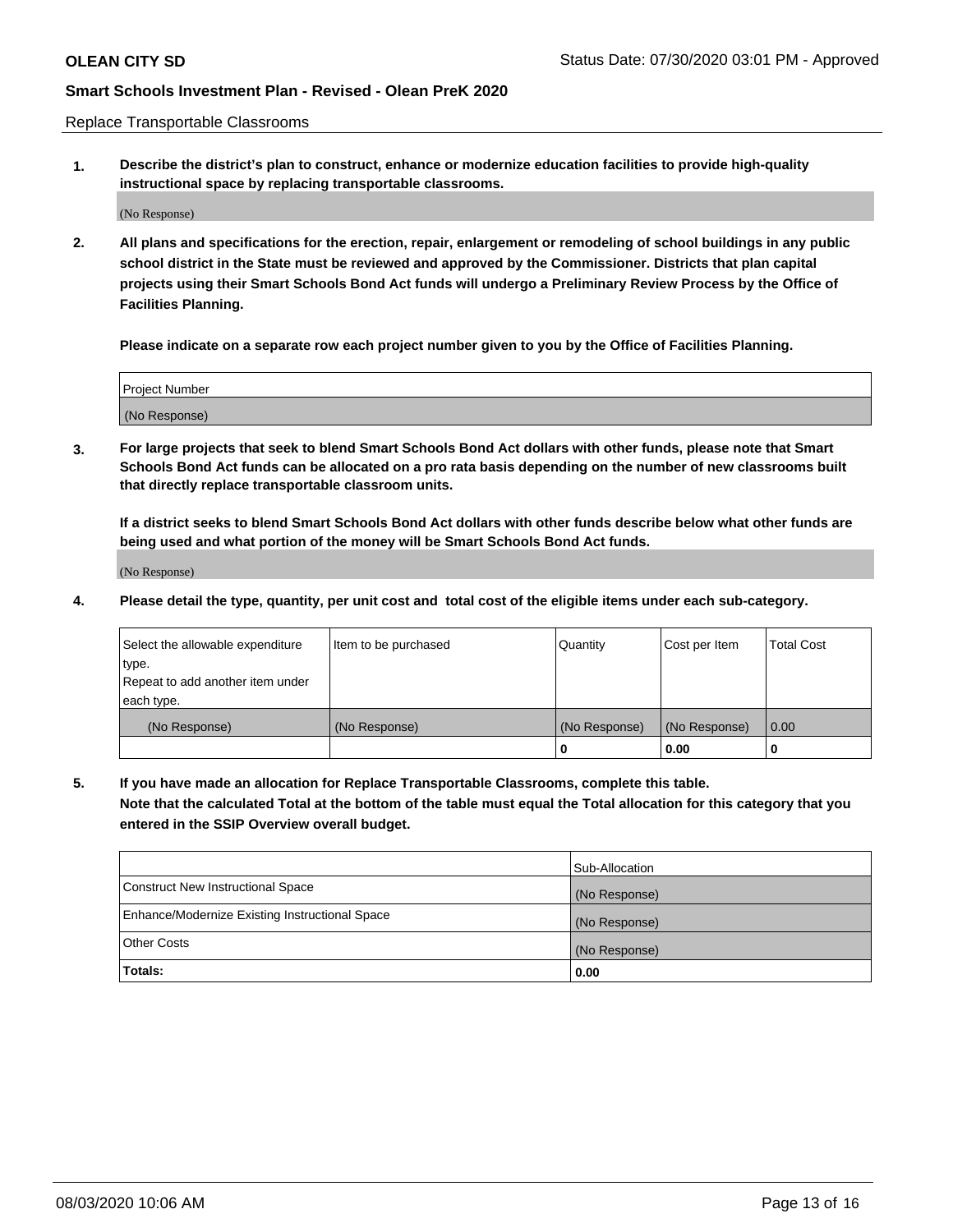High-Tech Security Features

**1. Describe how you intend to use Smart Schools Bond Act funds to install high-tech security features in school buildings and on school campuses.**

(No Response)

**2. All plans and specifications for the erection, repair, enlargement or remodeling of school buildings in any public school district in the State must be reviewed and approved by the Commissioner. Smart Schools plans with any expenditures in the High-Tech Security category require a project number from the Office of Facilities Planning. Districts must submit an SSBA LOI and receive project numbers prior to submitting the SSIP. As indicated on the LOI, some projects may be eligible for a streamlined review and will not require a building permit. Please indicate on a separate row each project number given to you by the Office of Facilities Planning.**

| <b>Project Number</b> |  |
|-----------------------|--|
|                       |  |
| (No Response)         |  |

- **3. Was your project deemed eligible for streamlined Review?**
	- Yes
	- $\hfill \square$  No
- **4. Include the name and license number of the architect or engineer of record.**

| Name          | License Number |
|---------------|----------------|
| (No Response) | (No Response)  |

**5. Please detail the type, quantity, per unit cost and total cost of the eligible items under each sub-category.**

| Select the allowable expenditure | Item to be purchased | Quantity      | Cost per Item | <b>Total Cost</b> |
|----------------------------------|----------------------|---------------|---------------|-------------------|
| type.                            |                      |               |               |                   |
| Repeat to add another item under |                      |               |               |                   |
| each type.                       |                      |               |               |                   |
| (No Response)                    | (No Response)        | (No Response) | (No Response) | 0.00              |
|                                  |                      | 0             | 0.00          |                   |

**6. If you have made an allocation for High-Tech Security Features, complete this table.**

**Enter each Sub-category Public Allocation based on the the expenditures listed in Table #5.**

|                                                      | Sub-Allocation |
|------------------------------------------------------|----------------|
| Capital-Intensive Security Project (Standard Review) | (No Response)  |
| <b>Electronic Security System</b>                    | (No Response)  |
| <b>Entry Control System</b>                          | (No Response)  |
| Approved Door Hardening Project                      | (No Response)  |
| <b>Other Costs</b>                                   | (No Response)  |
| Totals:                                              | 0.00           |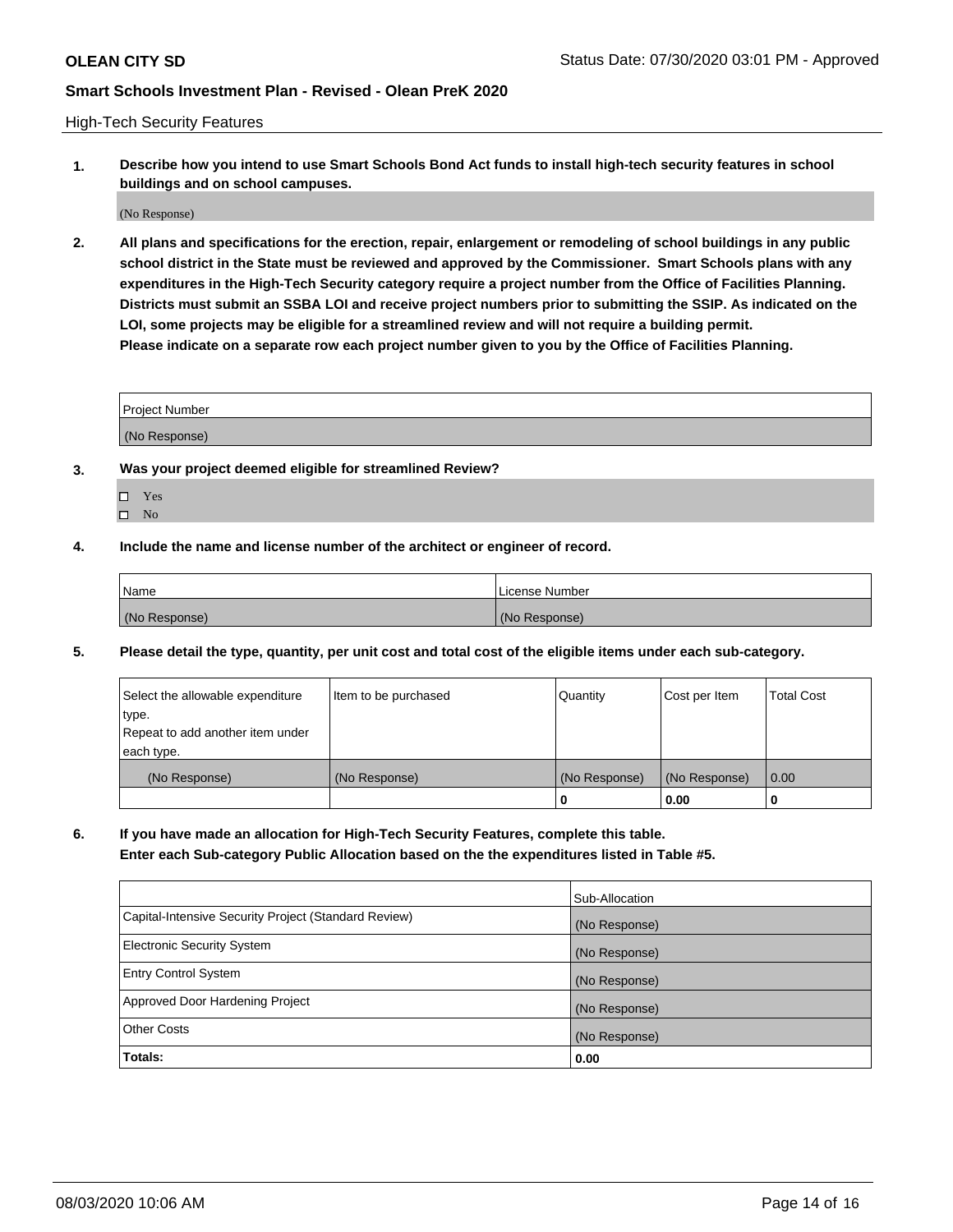Non-Public Schools

**1. Describe your plan to utilize SSBA funds to purchase devices and loan to the nonpublic schools within your district. Please specify what devices have been requested by the nonpublic schools. If the nonpublic schools have not finalized requests, the district should provide the date nonpublic schools will submit the request by.**

We are not planning any device purchases within our SSIP; therefore, there is no plan or allocation to loan devices to the nonpublic schools.

**2. A final Smart Schools Investment Plan cannot be approved until school authorities have adopted regulations specifying the date by which requests from nonpublic schools for the purchase and loan of Smart Schools Bond Act classroom technology must be received by the district.**

By checking this box, you certify that you have such a plan and associated regulations in place that have been made public.

**2a. Please enter the date each year nonpublic schools must request loanable items from the school district. This date cannot be earlier than June 1 of the previous school year.**

(No Response)

### **3. Final 2014-15 BEDS Enrollment to calculate Nonpublic Sharing Requirement (no changes allowed.)**

|            | Public Enrollment | Nonpublic Enrollment | Total Enrollment | l Nonpublic Percentage |
|------------|-------------------|----------------------|------------------|------------------------|
| Enrollment | 2.060             | nnn<br>د∠ے           | 2.283.00         | 9.77                   |

# **4. Nonpublic Loan Calculator**

|                                                        | Loanable     | Loanable   | Additional       | Estimated | Previously | l Cumulative | <b>Final Per</b> | <b>Final Total</b> |
|--------------------------------------------------------|--------------|------------|------------------|-----------|------------|--------------|------------------|--------------------|
|                                                        | School       | Classroom  | l Nonpublic      | Per Pupil | Approved   | Per Pupil    | Pupil Loan       | l Loan             |
|                                                        | Connectivity | Technology | Loan             | Amount -  | Per Pupil  | Loan         | Amount -         | l Amount -         |
|                                                        |              |            | (Optional)       | This Plan | Amount(s)  | Amount       | This Plan        | This Plan          |
| Required Nonpublic<br>Loan                             | 0.00         | 0.00       |                  | 0.00      | 0.00       | 0.00         | 0.00             | 0.00               |
| Final Adjusted Loan<br>- (If additional loan<br>funds) | 0.00         | 0.00       | (No<br>Response) | 0.00      | 0.00       | 0.00         | 0.00             | 0.00               |

### **5. Nonpublic Share**

|                                          | Final Per Pupil Amount | <b>Final Nonpublic Loan Amount</b> |
|------------------------------------------|------------------------|------------------------------------|
| Pending and Previously<br>Approved Plans | 0.00                   | 0.00                               |
| <b>This Plan</b>                         | 0.00                   | 0.00                               |
| 'Total                                   | 0.00                   | 0.00                               |

### **6. Distribution of Nonpublic Loan Amount by School**

| Nonpublic School Name         | 12018-19 K-12 Enrollment | Special Ed School? If Yes, not eligible |
|-------------------------------|--------------------------|-----------------------------------------|
| ARCHBISHOP WALSH HIGH SCHOOL  | 35                       | -No                                     |
| NEW LIFE CHRISTIAN SCHOOL     | 46                       | No.                                     |
| SOUTHERN TIER CATHOLIC SCHOOL | 106                      | <b>No</b>                               |

### **7. Please detail the type, quantity and per unit cost of the eligible items under each sub-category.**